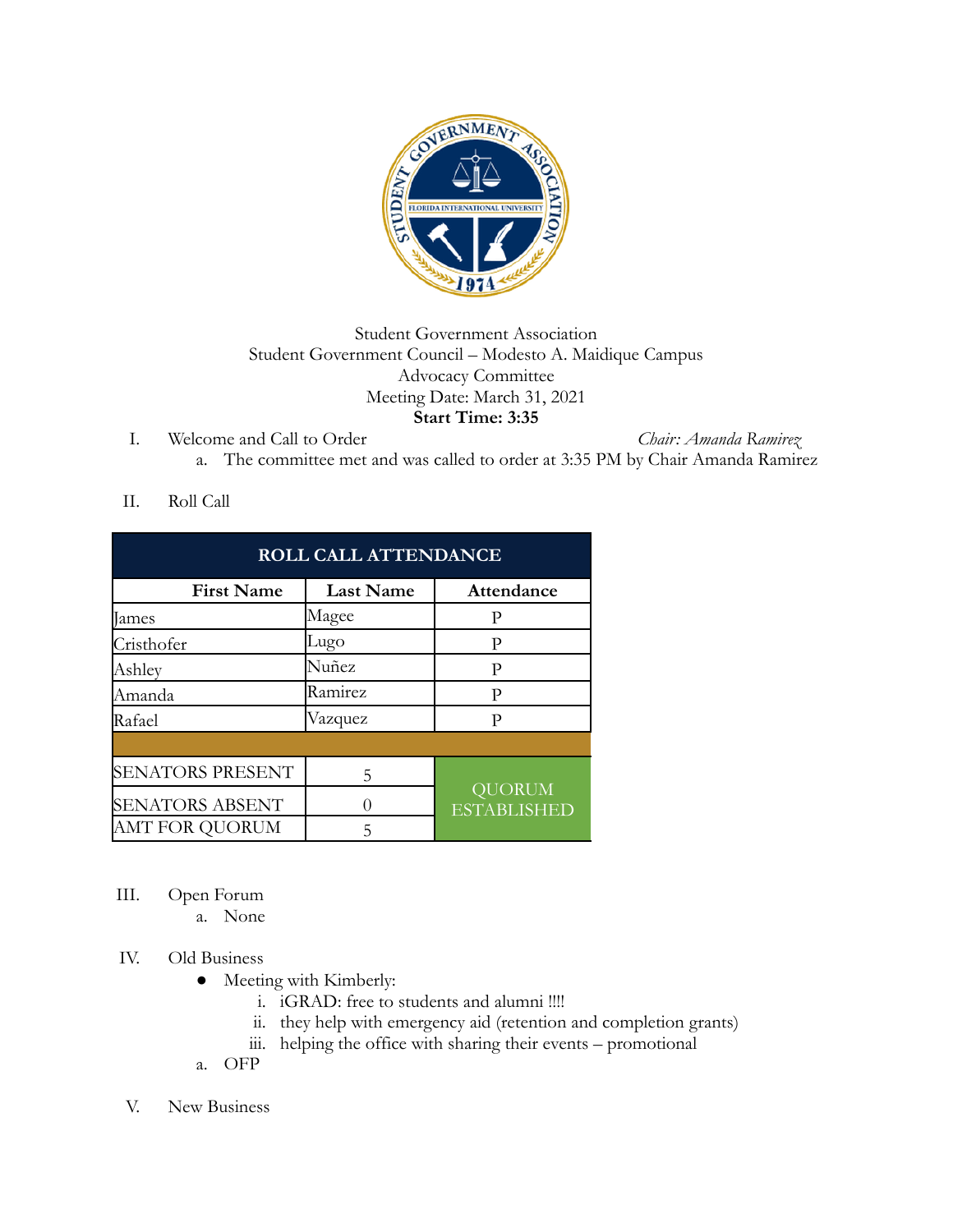- A. Voting on Agency/Bureau Creation Bills
	- a. Creation of the Medical Student Council Bureau ofthe Student Government Association
		- i. Senator Magee moves to go into voting, Senator Nunez seconds, motion passes
		- ii. Votes:
			- 1. Senator Magee: A
			- 2. Senator Nuñez: A
			- 3. Senator Ramirez: A
			- 4. Senator Vasquez: A
		- iii. SB. 01.004 passes, 4-0-0
	- b. Creation of the FIU Homecoming Agency of the StudentGovernment Association
		- i. Senator Ramirez moves to go into voting, Senator Magee seconds, motion passes
		- ii. Votes:
			- 1. Senator Magee: A
			- 2. Senator Nuñez: A
			- 3. Senator Ramirez: A
			- 4. Senator Vasquez: A
		- iii. SB. 01.005 passes, 4-0-0
	- c. Creation of the Registered Student Organization Council(RSOC) Agency of the Student Government Association
		- i. Senator Magee moves to go into voting, Senator Ramirez seconds, motion passes
		- ii. Votes:
			- 1. Senator Magee: A
			- 2. Senator Nuñez: A
			- 3. Senator Ramirez: A
			- 4. Senator Vasquez: A
		- iii. SB. 01.006 passes, 4-0-0
	- d. Creation of the Panther Power Agency of the StudentGovernment Association
		- i. Senator Ramirez moves to go into voting, Senator Nunez seconds, motion passes
		- ii. Votes:
			- 1. Senator Magee: A
			- 2. Senator Nuñez: A
			- 3. Senator Ramirez: A
			- 4. Senator Vasquez: A
		- iii. SB. 01.007 passes, 4-0-0
	- e. Creation of the Pride Student Union Bureau of theStudent Government Association
		- i. Senator Ramirez moves to go into voting, Senator Nunez seconds, motion passes
		- ii. Votes:
			- 1. Senator Magee: A
			- 2. Senator Nuñez: A
			- 3. Senator Ramirez: A
			- 4. Senator Vasquez: A
		- iii. SB. 01.008 passes, 4-0-0